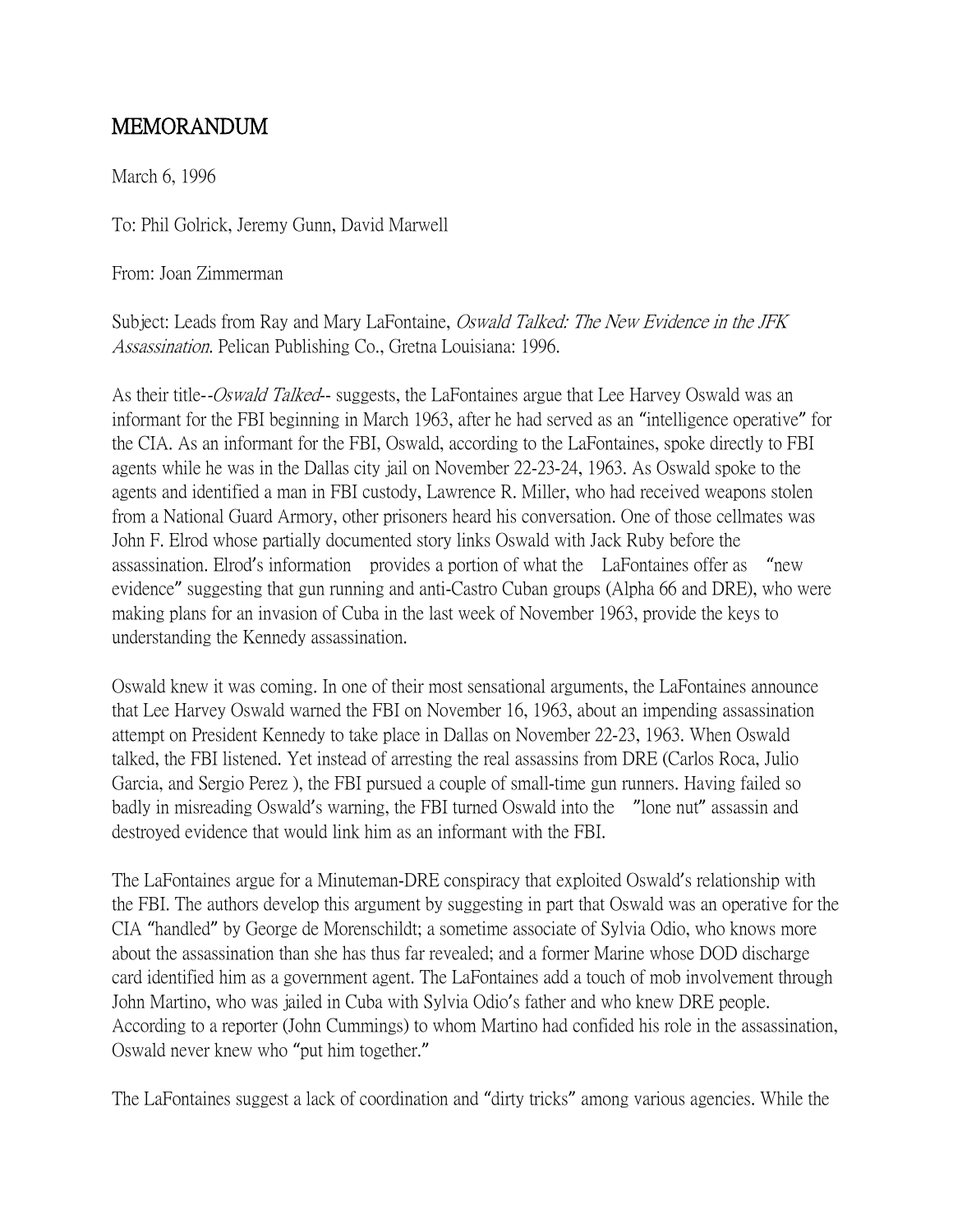FBI was apparently aware of gunrunning and thefts from National Guard armories, the CIA was backing and then withdrawing support from DRE and Alpha 66. Part of the the FBI's intention in following the guns was to try to figure out what the CIA was doing. ATF (formerly ATTU) Agent Frank Ellsworth (Dallas) had much less knowledge of the Cuban side of the picture, and he seemed to be focusing only on the thefts of weapons. The USSS did not seem to be aware of the Texas-Florida Cuban-gunrunning angle in its full dimensions until that agency started its investigation after the assassination. Although the USSS was instructed to stop its investigation of the assassination by December 9, 1963, Inspector Thomas Kelley was still pursuing information on stolen weapons at least as late as April, 1964.

Whether the LaFontaines have a substantive new approach, which in several places explicitly challenges Posner and even implies that Oswald was not the shooter, or simply serve up theories on stilts can be explored by following up some of their leads.

## FBI

According to the LaFontaines, after the assassination the FBI was embarrassed by its association with Oswald and systematically destroyed files and documents that could confirm Oswald's relationship with the Bureau. The FBI also destroyed records documenting its investigation of gunrunning in the Texas-Florida corridor. The LaFontaines have offered some very suggestive but unsubstantiated claims about Agent Hosty and other FBI agents. Their speculations about Oswald's motives and activities may or may not reflect an overreading of the documents that the authors did find. Any concrete documentation that Oswald definitely was an FBI informant/infiltrator would be news. The implicit challenge in this book is to find evidence both in FBI documents and in other sources that could demonstrate that Oswald was an informant. After reviewing the following leads and suggestions as well as documents already open at College Park and in Dallas, the careful reader might wish to consider whether the chase would be worthwhile.

#### Information on Elrod:

- Letter written by Sergeant Alton C. Gilless, Jr., Shelby County (Memphis, Tennessee) Sheriff's office to Hoover, August 11, 1964. [Sent when Elrod mentioned Lee Harvey Oswald and Jack Ruby. Hoover sent two FBI agents to investigate.]
- FBI report (Memphis) August 11, 1963: DL 44-1639 and ME 44-1165 written by Agents Norman L. Casey and Francis B. Cole [This report includes John F. Elrod's description of his observations while in the Dallas jail on November 22-23, 1963. Hoover responded to Sgt.Gilless that Elrod had not been held in Dallas while Oswald was in jail. DPD records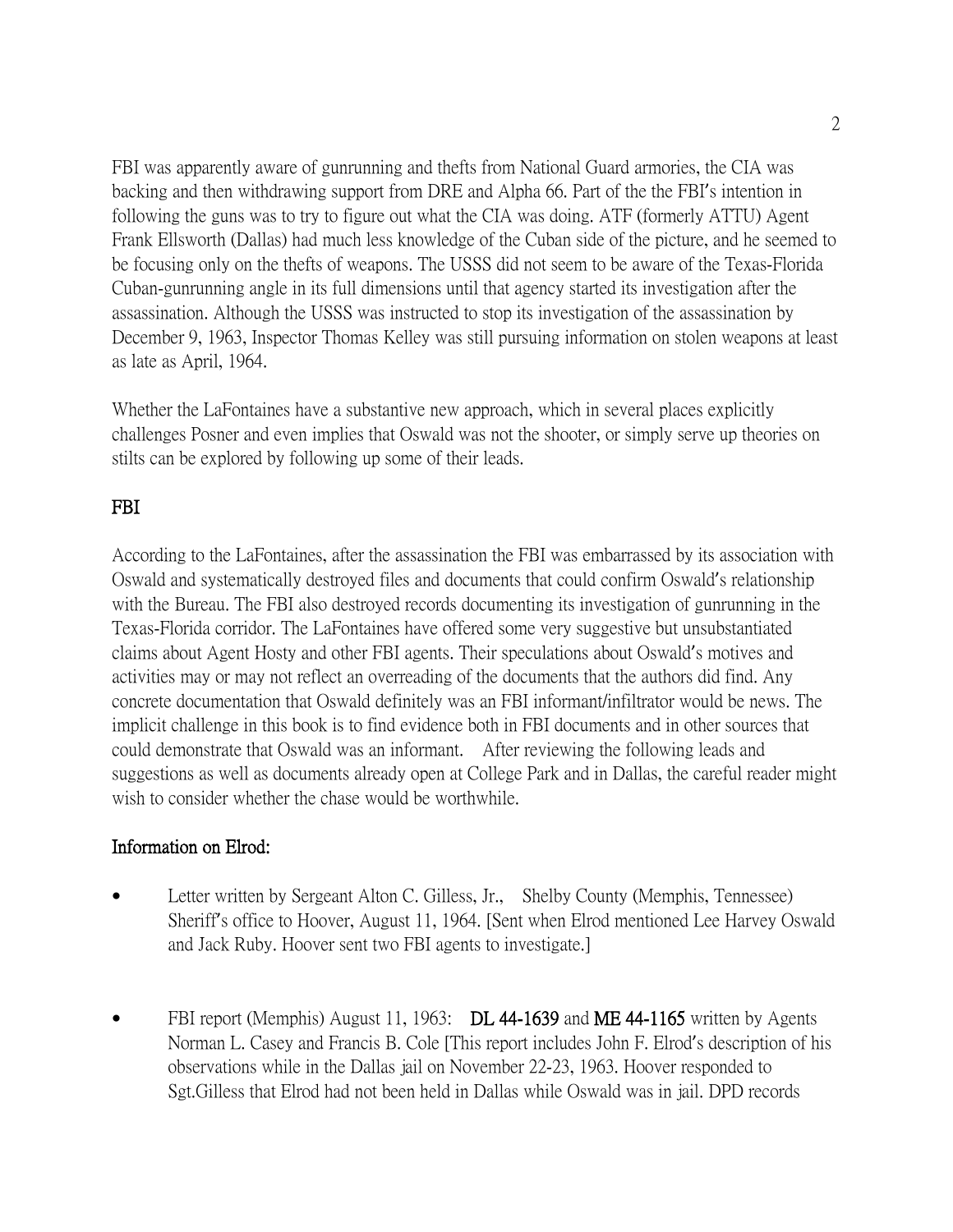#### show that Elrod *was* in the Dallas jail at the same time Oswald was there.

# In our FBI database, the following seem to be possible serials to check: ME 44-1165-99, 100, 101, 102; HQ 105-82555-4672; ME 44-1165-96; ME 44-1639-5999; Hoover Teletype: 901-278-1816.

Elrod stated that Oswald claimed to be in the same motel room with Ruby when Ruby paid for weapons. Lawrence Miller, identified by Oswald while in the Dallas jail, was, according to the LaFontaines, in the same motel room. Miller was one of Ruby's gun runners. The LaFontaines claim that other Ruby associates included Donnell Darius Whitter (who was arrested with Miller on November 18, 1963, and who serviced Ruby's car), Elvis Dalrymple, Perry Wydell, and Marvin Frazier. Elrod's comments, if true, both link Ruby and Oswald before the assassination and connect two seemingly unrelated events: an arrest for gunrunning (November 18) and the assassination of President Kennedy (November 22). The LaFontaines claim that Oswald was the informant who tipped the FBI (on November 16) about the gun exchange to take place on November 18.

The LaFontaines made a video of Elrod for the TV show *Hard Copy*. Should we get it?

HSCA 180-10071-10289 OCR Donnell Whitter 7-11-78 (Not on our review track)

We could look for documentation of a meeting between Oswald and Hosty(?) or other FBI agent in Dallas on November 16, 1963. The LaFontaines offer no citation for this meeting. Apparently, they decided that LHO was the informant. They knew there was a reason for the November 17, 1963 teletype warning of an attempt on President Kennedy to take place in Dallas. The LaFontaines rely on the William Walter testimony outlining the existence and timing of this teletype. Then the authors read their Oswald as informant theme back to November 16. But the authors do cite a *Dallas Morning* News article headlined "Oswald Interviewed by FBI on November 16."(page 299) The article appeared on Sunday, November 24, the day Ruby shot Oswald. The reporter who wrote the story said his source for the story was Jesse Curry. Curiously, the LaFontaines do not state explicitly that Ruby shot Oswald because he had spoken to the FBI about the gun exchange.

The famous "Hosty note" may have been a warning from Oswald about the impending theft of weapons to take place on November 13. Posner guesses that the note was left for Hosty on November 12. (Page 307)

The timeline suggested by the LaFontaines develops as follows:

June, 1963: Rogelio Cisneros and Jorge Rodriguez Alvareda of JURE meet John Martino at Sylvia Odio's apartment in Dallas to talk about a gun deal. Martino was a Mafia associate and friend of Odio's father. He was on a John Birch-funded speaking tour in Dallas on October 1. No deal was made.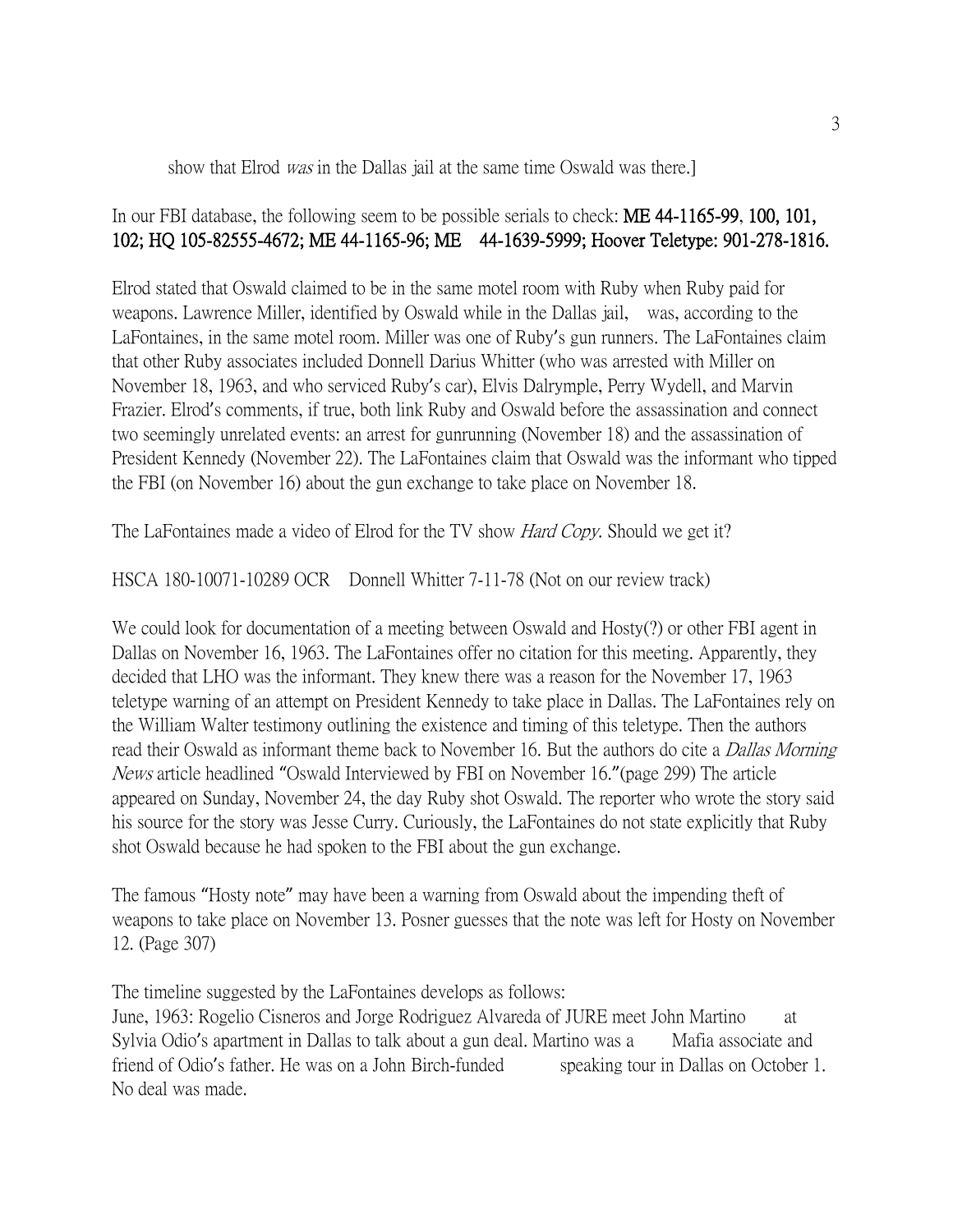October, 1963: DRE meetings in Dallas (Gen. Edwin Walker attended at least one.) LHO met Sylvia Odio, who was arranging gun deals. DRE military chief Juan Manuel Salvat (CIA asset) and Joaquin Martinez de Pinillos attended these meetings. Salvat was never asked if he saw Oswald at these meetings.

October 25, 1963: Hosty learned of Cuban invasion planned for last week of Nov. 1963. October 31, 1963: George Nonte, John T. Masen, George Perrel (alias) meet at Masen's gun

shop.

November 1, 1963: Oswald met with Hosty (see page 233). Hosty received airtel from San Antonio re: John Thomas Masen and Perrel. FBI 105-125147-10. Oswald opened p.o. box as A.Hidell.

November 8, 1963: CIA decides to withdraw support from DRE (announced to DRE on November 19, 1963. DRE already knew.)

November 12, 1963: the "Hosty note" (that may have been information, not a threat)

November 13, 1963: Theft of heavy weapons from National Guard Armory in Terrill, Texas (guns originally came from Ft. Hood in Killeen, Texas).

November 16, 1963: Oswald met with Hosty in Dallas.

November 17, 1963: Teletype from SOG (FBI HDQTRS.) to Mobile, Dallas, New Orleans, Memphis field offices warning of an assassination attempt on President Kennedy to take place on November 22-23, 1963.

November 18, 1963: FBI Agent Joe Abernathy participates in arrest with DPD of two gun runners: Lawrence Reginald Miller and Donnell Darius Whitter in Dallas. ATF Agent Frank Ellsworth, who had set up his own sting to capture John Masen, was not previously informed. November 21, 1963: Jack Revill of DPD, Ed Coyle of 112th Military Intelligence Group, and Hosty meet.

November 22, 1963: around 11 AM ATF Agent Ellsworth, Hosty, and Coyle meet to discuss gunrunning. (After the assassination, Coyle was sent to Korea where reporters could not contact him.)

The LaFontaines suggest that Oswald's first contact in Dallas with the FBI was on March 11, 1963. Until that time, Oswald had been a target of FBI investigations. SA John Fain had closed his file on Oswald when he and Marina left Ft. Worth for Dallas. (p. 167) The March meeting marked the beginning of a pattern: Each time Oswald met with an FBI agent, he started another project or engaged in some activity involving guns. The day after his first encounter with Agent Hosty (March 11, 1963), for example, Oswald/Hidell sent away for his mail-order Mannlicher-Carcano from Klein's Sporting Goods according to LaFontaines (p. 143). One avenue to exploring Oswald's participation as "government investigator" might be to look into Senator Thomas Dodd's committee, which began hearings on gunrunning and mail-order guns in January, 1963. Oswald purchased his revolver in January, 1963, and the Italian carbine on March 12, 1963 (the day after Oswald met Hosty) at stores under investigation by Senator Dodd's committee.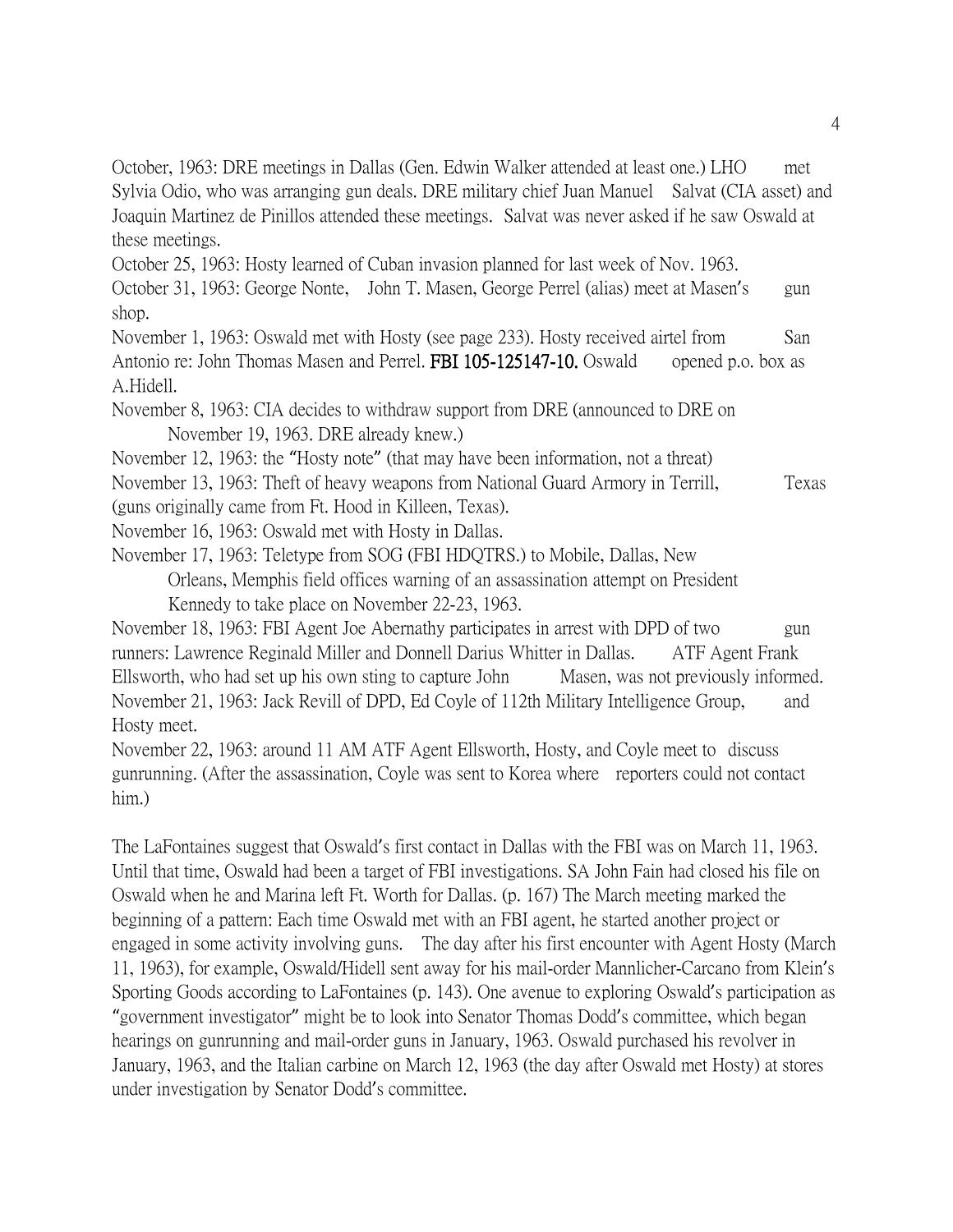- FBI 105-82555-31 Dallas file on Oswald-meeting in March, 1963
- U.S. Congress, Senate Committee on the Judiciary, *Juvenile Deliquency, Part 15: Interstate* Traffic in Mail-Order Firearms, [Dodd] Hearings, 88th Congress, 2nd sess. (Washington, D.C.: Government Printing Office, 1964) Who were the investigators for this committee?
- ATF was investigating Seaport Traders in 1963 (p. 415 fn. 11). Oswald purchased his revolver from Seaport Traders. Are there any ATF documents from this investigation?

According to the LaFontaines, the FBI wanted to keep in touch with Oswald in New Orleans because he supplied the Bureau with insights into the activities of Guy Banister and the anti-Cuban group, DRE. Banister was a known gunrunner affiliated with the Minutemen. In this scenario, Oswald was the informant for the FBI raid at Lake Ponchartrain on July 31, 1963. In this raid both John Koch (Minuteman founder) and Richard Lauchli (gun dealer) were arrested. Are there FBI files on either of these two?

When the JFK task force completes this part of the HSCA collection, identifying the informant for the Lake Ponchartrain raid should be a priority. The William S. Walter interview with HSCA includes a statement that Oswald was the informant according to his file in the New Orleans office. The LaFontaines do not offer a file number.

John Thomas Masen FBI file: 105-125147. Masen, a member of the Minutemen, was a gun dealer who received weapons from Army ordnance officer George Nonte and sold them to Ruby and anti-Castro Cubans. Masen is now about 56 years old. Nonte, a Captain at Fort Hood, Texas, was reporting to the FBI, which was following gun trafficking to Cuban groups. Masen offered information on a Cuban invasion to come at the end of November. The source for this information is in the following: FBI 105-125147 (October 25, 1963).

# • See also FBI memo on Ellsworth: Brennan to Sullivan (May 8, 1964)

John Masen's lawyer, Pete White, represented Jack Ruby on gun charges. (p. 358) The LaFontaines claim that Ruby's involvement in gunrunning has been established by Seth Kantor. Are there any FBI records that confirm Ruby's gunrunning activity?

The "Rosetta Stone" of the entire assassination story according to the LaFontaines was an interview of Cuban exile Fermin de Goicochea Sanchez by FBI agent Wallace Heitman FBI File 105-125147-7 (November 1, 1964). In this interview, de Goicochea described his Cuban allies in DRE and the meetings they held in Dallas in October, 1963. One meeting was attended by Gen. Edwin Walker. De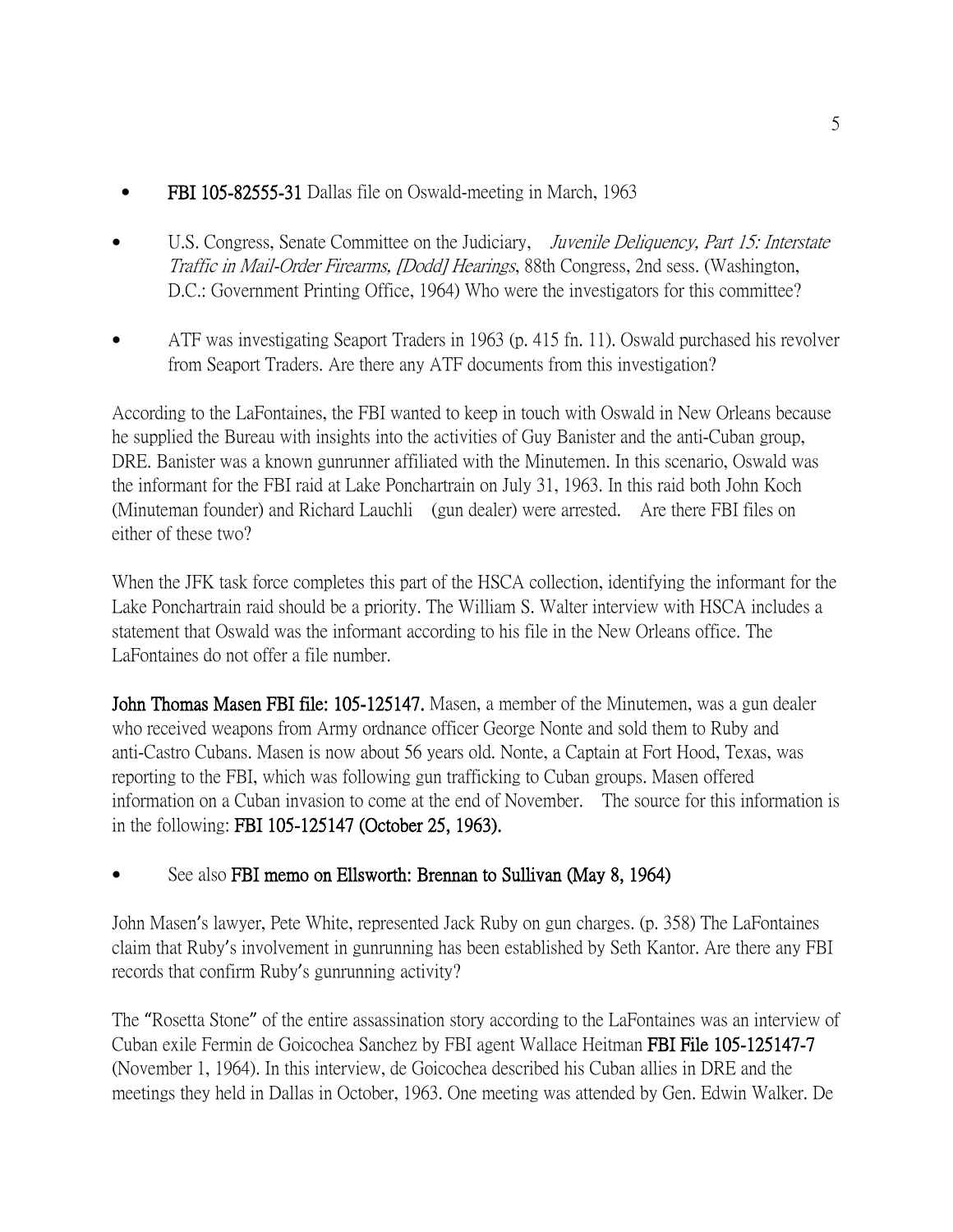Goicochea aka George Perrel met with George Nonte at Masen's gunshop on October 31, 1963. To the LaFontaines this meant that the planned Cuban invasion was a DRE initiative.

- See HSCA material on General Walker; any FBI file? Any files on Minutemen groups/Cuban connections?
- Pre-assassination interviews between FBI and Father Machann (Dallas Cuban Catholic community) who was a close friend of Sylvia Odio. See page 427 note 54 and p. 277 for suggestion that he was an informant for the FBI. Machann dropped out of sight on October 1, 1963, the day that John Martino gave his Birch-funded talk to DRE.The LaFontaines imply that Father Machann was the man who may have known too much about DRE.

Oswald**'**s warning of an assassination attempt. The LaFontaines rely very heavily on the HSCA interview of William S. Walter, FBI clerk in New Orleans for information on the November 17, 1963 teletype from Headquarters. Walter said he saw Oswald's file in the SAC's safe in the New Orleans office, and he also mentioned that Oswald was on the Security Index. Walter indicated that Warren DeBrueys was in charge of Oswald. Check FBI 124-10067-10451.

• On page 303, the LaFontaines point out that in 1968, FBI employees were forced to sign affidavits stating that they had no knowledge of a teletype sent from headquarters on November 17, 1963. Is there any evidence of such documents?

## MISCELLANEOUS:

The LaFontaines claim that Oswald visited the Cuban consulate once in Los Angeles in 1959, while he was stationed at Santa Ana, California. Any FBI or CIA records on this visit? [I would add in passing that Richard Nagell, according to Dick Russell, mentioned that Oswald had visited the Soviet embassy in Tokyo while Oswald was stationed in Japan.]

The LaFontaines point out that the FBI showed a lack of interest in LHO's (questionable) DOD identification card. Are there any reports in FBI files on the DOD card?

## DALLAS POLICE DEPARTMENT

The four detectives on the stakeout on November 18, 1963, who were members of the Division of Burglary and Theft, had received a tip from a police informant according to FBI Agent Abernathy.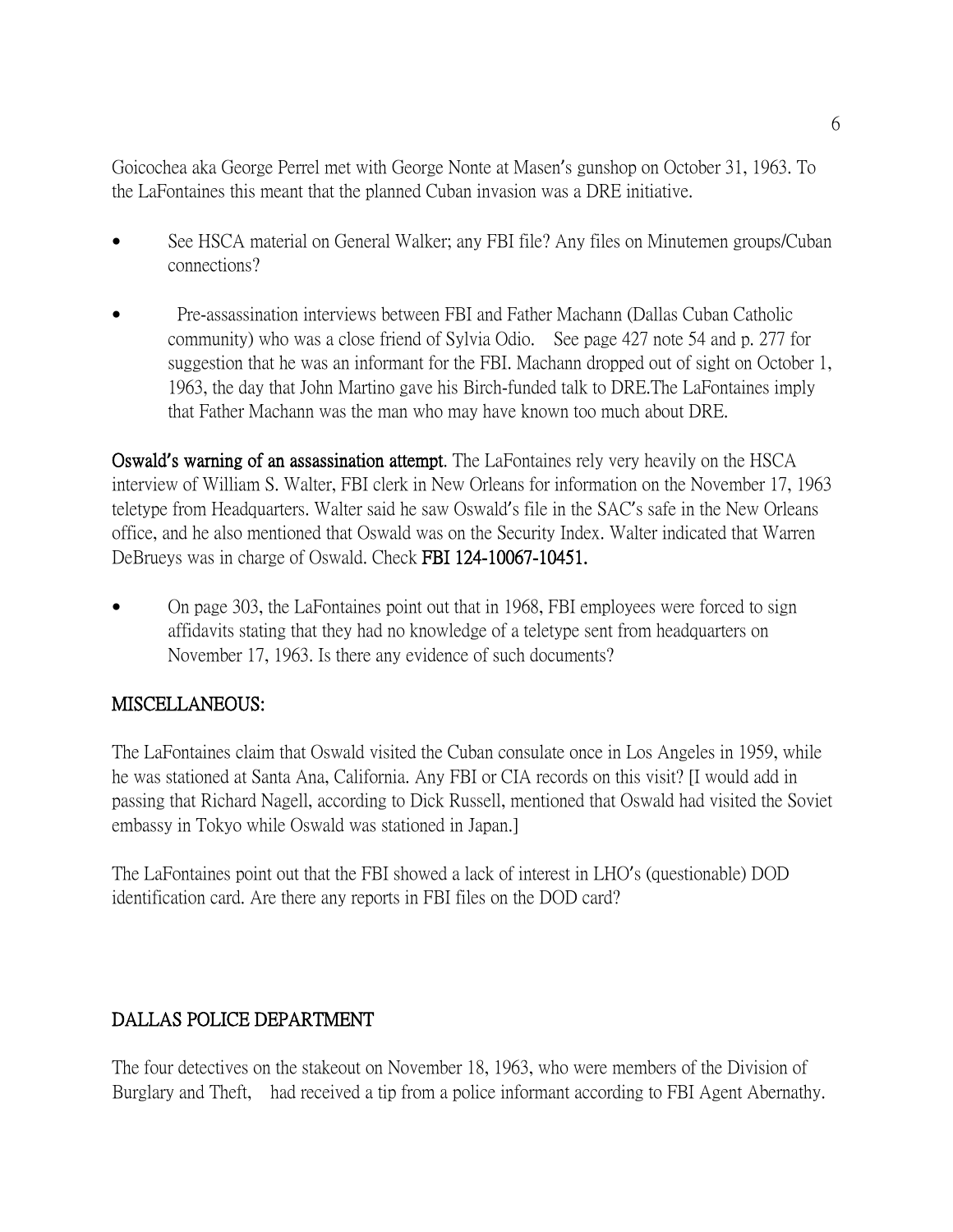The LaFontaines claim that Oswald was the informant. The Captain at the DPD, Walt Fannin, who apparently received the information, (p. 20) passed the word on to Abernathy.The informant told the detectives that weapons stolen from the Texas National Guard Armory in Terrill, Texas (the theft was discovered on November 14) would be brought to Trunk Street in Dallas for an exchange on November 18. Abernathy had been investigating the armory burglary, and the Dallas detectives invited him along for the arrest. The LaFontaines later suggest that these "detectives" whom Abernathy never identified, were in fact FBI agents. (Hosty? Heitman?) Are there any FBI reports on activities on November 18, 1963?

The driver of a white Dodge brought the stolen guns to the drop-off place. The license number of the Dodge was not recorded, and the driver got away because the Dallas detectives on the stakeout did not follow him.

Abernathy cannot remember the names of the detectives. If Abernathy is still alive, he would be in his 70s.Their names were barred from the court record when Lawrence Reginald Miller, the passenger in the 1962 Thunderbird who retrieved the stolen weapons from the white Dodge, was on trial. The assistant to U.S. Attorney Barefoot Saunders, B. H. Timmins, Jr., told Dallas Federal Court Judge Joe Estes that Abernathy should not have to reveal the names of the detectives because to do so would endanger the life of an informant (February 10, 1964). The judge agreed, and Abernathy never had to give the source of information. The assistant, Timmins, also stated that the source of information was from ATF. Director of Law Enforcement Coordination in the Treasury Department, Arnold Sagalyn, vigorously denied this, as did Frank Ellsworth, ATF agent in Dallas who was not in the FBI/DPD loop.

- Perhaps Treasury has some evidence that Sagalyn followed up the suggestion that some Treasury agency was investigating gun running and gathered information about guns and thefts.
- Who was the informant for the FBI/DPD for November 18, 1963 arrest?

The two Dallas policemen who received orders from the detectives on how to pursue the Thunderbird, driven by Miller's partner Donnell Whitter, were J.B. Allen and J.R. Sales. Have they ever been asked who the detectives were on November 18, 1963, who staked out Miller and Whitter?

Photographs in the Dallas PD collection at Dallas City Hall. The LaFontaines reproduce a third photograph of Oswald holding his rifle and the Worker at Neely Street. They cite Bobby Brown in the Crime Scene Unit as the developer of these photos.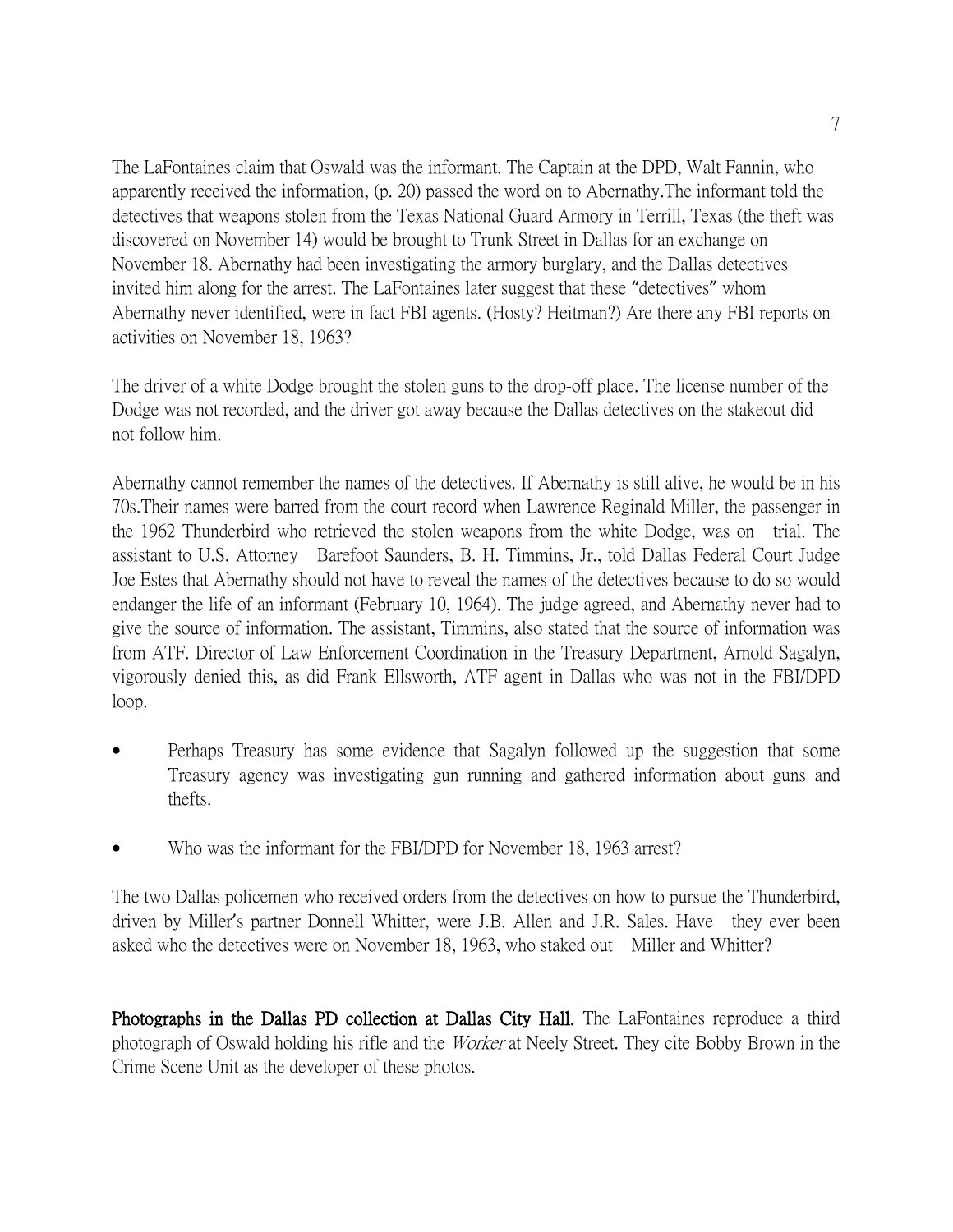At the end of the book, the LaFontaines offer several smaller hints suggesting that Oswald may not have been the shooter in Dealey Plaza:

1. The LaFontaines note that a photograph of curtain rods turned up in the Dallas Police collection at Dallas City Hall. The LaFontaines hired three fingerprint experts, but none could confirm that the prints on the rods belonged to Oswald. They do claim that Oswald was planning to move to an apartment.

2. At least two witnesses of the crime scene on the sixth floor--Weitzman and Boone--identified the gun as a Mauser. Weitzman had been a gun shop owner. An employee of the TSBD had brought a Mauser to the building a few days before the assassination, and it was still in the building. The LaFontaines speculate that someone from DRE was supposed to kill Oswald in the building or at the Texas Theater. Was a Mauser in the TSBD at the time of the assassination?

3. The LaFontaines state that the ammunition for the Mannlicher-Carcano was not "full metal jacket" but soft hunting ammunition. John Masen was one of two dealers in Dallas who sold such ammunition (page 316).

## USSS

The LaFontaines mention but do not cite USSS materials regarding John Thomas Masen's alleged sales of illegal weapons to Manuel Rodriguez (Orcaberro) of Alpha 66. (Where are these?) (page. 23 fn 5 on page 399). HSCA interviewers asked Chicago agents about Rodriguez, but no one seemed to have any memory of him.

We could ask the USSS to provide us with information from Centre Pointe on "Guns and Weapons from US Army." You will recall that I suggested a request to Ann Parker and John Machado last July for this material. Both responded with shock and surprise when asked for this file.

USSS Inspector Thomas Kelley was interested in the Whitter-Miller arrests (November 18). Kelley had asked Sagalyn of Law Enforcement at Treasury if ATF had been involved (LaFontaines say this is April 29, 1964). Check out this correspondence. Why was Kelley interested in this seemingly minor arrest for illegal gun sales?

- Check Ernest Aragon report on Cubans in Miami/interviews with USSS agents in Miami
- Check USSS report of interview with Ellsworth who searched TSBD after 1:30 PM 11-22-63. Ellsworth said the Mauser was on the 6th floor; the Mannlicher-Carcano was on the 4th or 5th floor.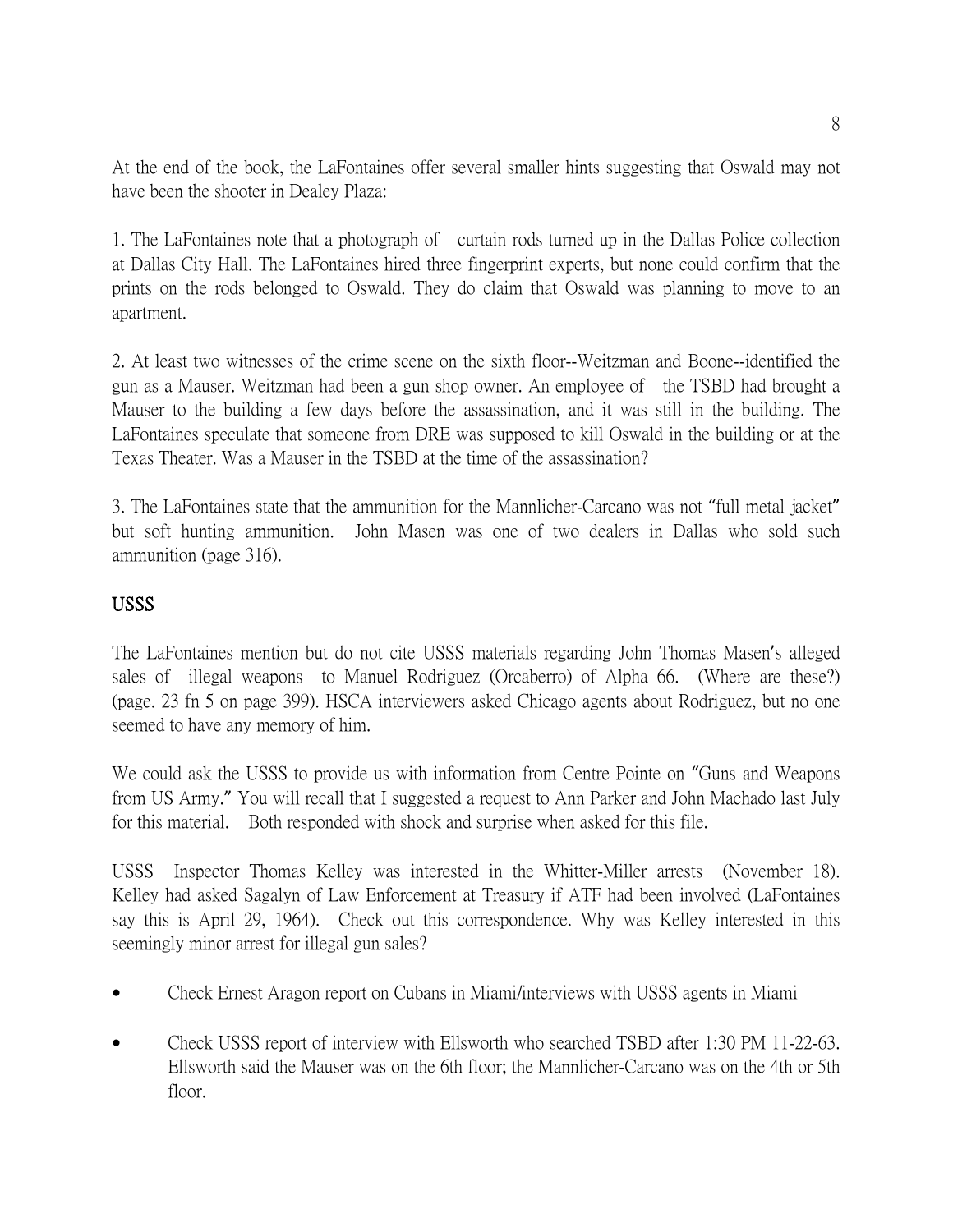• USSS interviews with Sylvia Odio/Father Machann. See USSS CO-2-34,030 CE 2896 See Rowley to J. L. Rankin May 5, 1963 CE 2943

#### POST OFFICE

The LaFontaines speculate that someone other than Oswald was using the Hidell alias. Possibly someone other than Oswald was ordering guns to be sent to his p.o. boxes. [I note in passing that according to Dick Russell, Richard Nagell gave the alias "HIDELL" to Oswald. Nagell also used this alias himself. Nagell told Russell that HID was the name for the Japanese CIA, and the "ell" part came from the last part of Nagell's own name.] There are no post office receipts showing Oswald's signature for his gun purchases.

The LaFontaines cite postal regulations in effect in 1963. They argue that the post office lost forms that should have been retained, and that when asked about this loss, the postal inspector lied about the regulations. Any receipt for a firearm sent to a p.o. box was to be kept for 4 years. Oswald's was lost or discarded. See p. 168 for a discussion of Section 846.53 of the postal manual.

Did CIA or FBI have a mail cover on Oswald? If so, whoever was watching would have noticed the alias--Hidell-- as well as the mail order gun shipment. See FBI 105-82555-31 for mail check on LHO.

Oswald opened his post office box in Dallas on November 1, 1963. Oswald listed his address as 3610 North Beckly Street. There was no such address. The post office should have checked the home address before allowing Oswald to open a box. (Pages 230-231) The application authorizing others (FPCC and ACLU) to access the box was not saved.

#### MILITARY

1. The DOD card issued to Oswald: N 4,271,617 (September 1959)

According to the LaFontaines, the HSCA was not interested in the DOD card, and the FBI overlooked it. This discussion is in chapter 3.

a. Oswald applied for a passport one week before he was discharged (September 4, 1959. See page 84-85). The LaFontaines could not find any Sgt. Stout, who signed a note attached to the card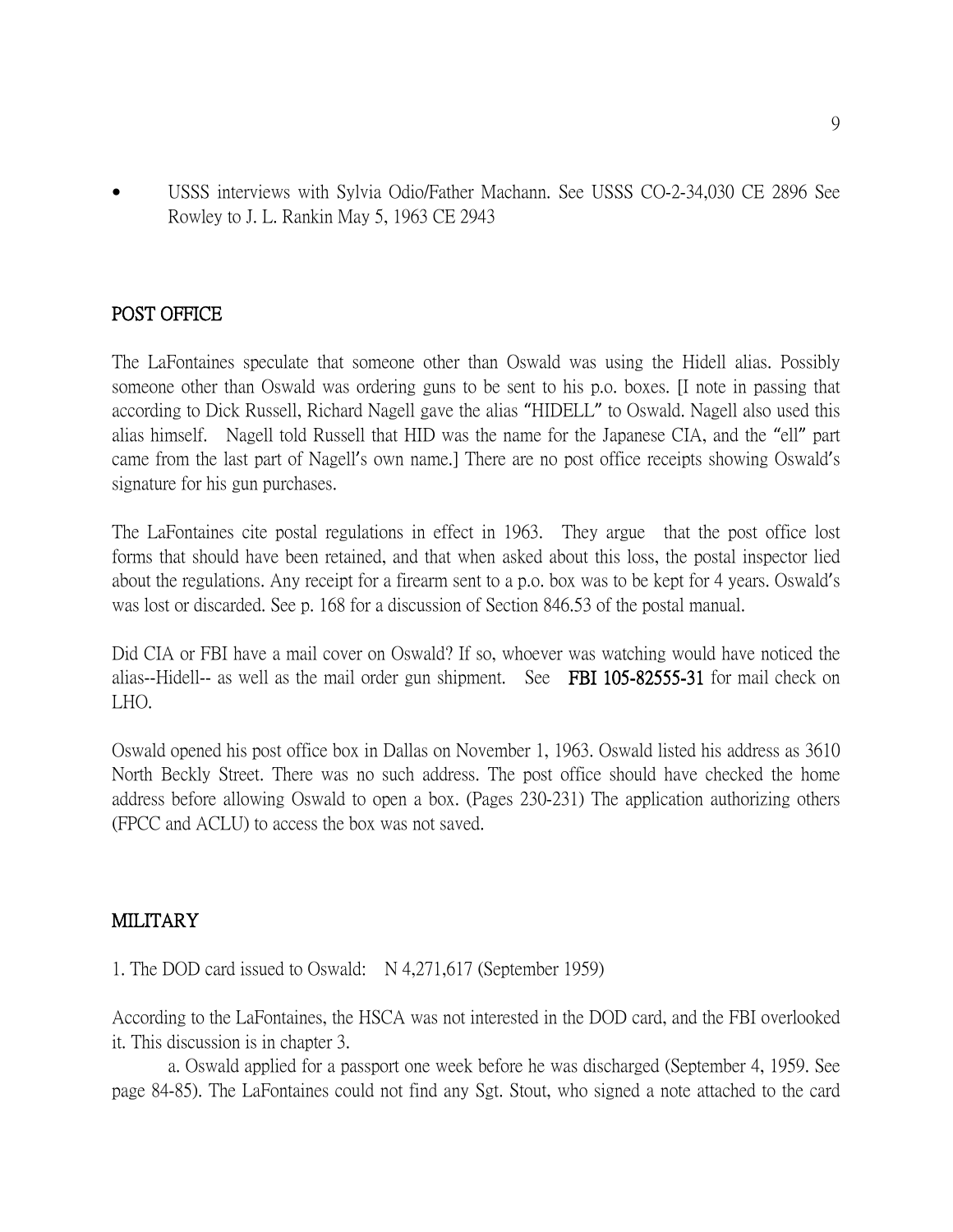when LHO applied for a passport. Lt. Alexander G. Ayers (now in Portland, Oregon), who signed the card (September 11, 1959), could not recall any "Stout" signing a note in his stead.

b. Why was LHO's ID a Form 1173? This is the same Form/card as the one issued to Gary Powers, i.e. foreign intelligence. This buff-colored card was different from the discharge card received by everyone else in Oswald's unit. The buff colored card was for civilians overseas who required military identification. According to the LaFontaines, the buff colored card did not follow the post-July, 1959 PRAM instructions. See LaFontaines' detailed discussion of the PRAM and their conversations with DOD sources.

The LaFontaines view the DOD ID card issue as further evidence that LHO was an "intelligence operative" for a US government agency.

2. The 112th Military Intelligence Group in San Antonio opened a file for "Hidell" on 8-27-63, based on information from New Orleans police. (Do we have this file?) Col. Robert Jones was Agent Ed J. Coyle's superior. Ed Coyle of army counterintelligence, who was the army's liaison for presidential protection on November 22, 1963, was shipped to Korea shortly after the assassination and is now nowhere to be found. Hosty's explanation for Coyle's hasty departure is that Coyle overheard Jack Revill of DPD say he did not want to protect "that son of a bitch Kennedy" at their meeting on November 21, 1963. The LaFontaines suggest that the only people who could put together all the pieces of the DRE-Minuteman-gunrunning-assassination puzzle were in federal agencies. Perhaps Coyle had a full perspective on all the angles.

Are there any files on Ed Coyle? [A passing tidbit: The person in charge of Maggie Williams' legal defense fund, according to the WP Style section, is Edward Coyle.] Maybe the 112th has information on gunrunning in 1963.

3. George Nonte was the ordnance officer at Killeen, Texas, who was working with the FBI and army counterintelligence in following gun sales out of thefts at armories. What were US Army procedures for tracking thefts of guns and weapons? Who else in the military knew that Nonte was allowing thefts in cooperation with the FBI?

The LaFontaines do not mention that the 112th was supposed to assist the USSS by providing backup from San Antonio for the motorcade. The 112th never showed up. Maybe that is why Coyle was whisked to Korea. (Recheck the Belford Lawson memo on military backup for USSS.)

ATF was watching where the guns were going out of thefts from National Guard armories. The ATF was also investigating shady gun dealers in 1963. The LaFontaines suggest that ATF was out of the Cuban loop: that agency was only watching one level of gun movement while certain elements in the FBI and CIA were more aware of gun movements to keep track of DRE and Alpha 66. Even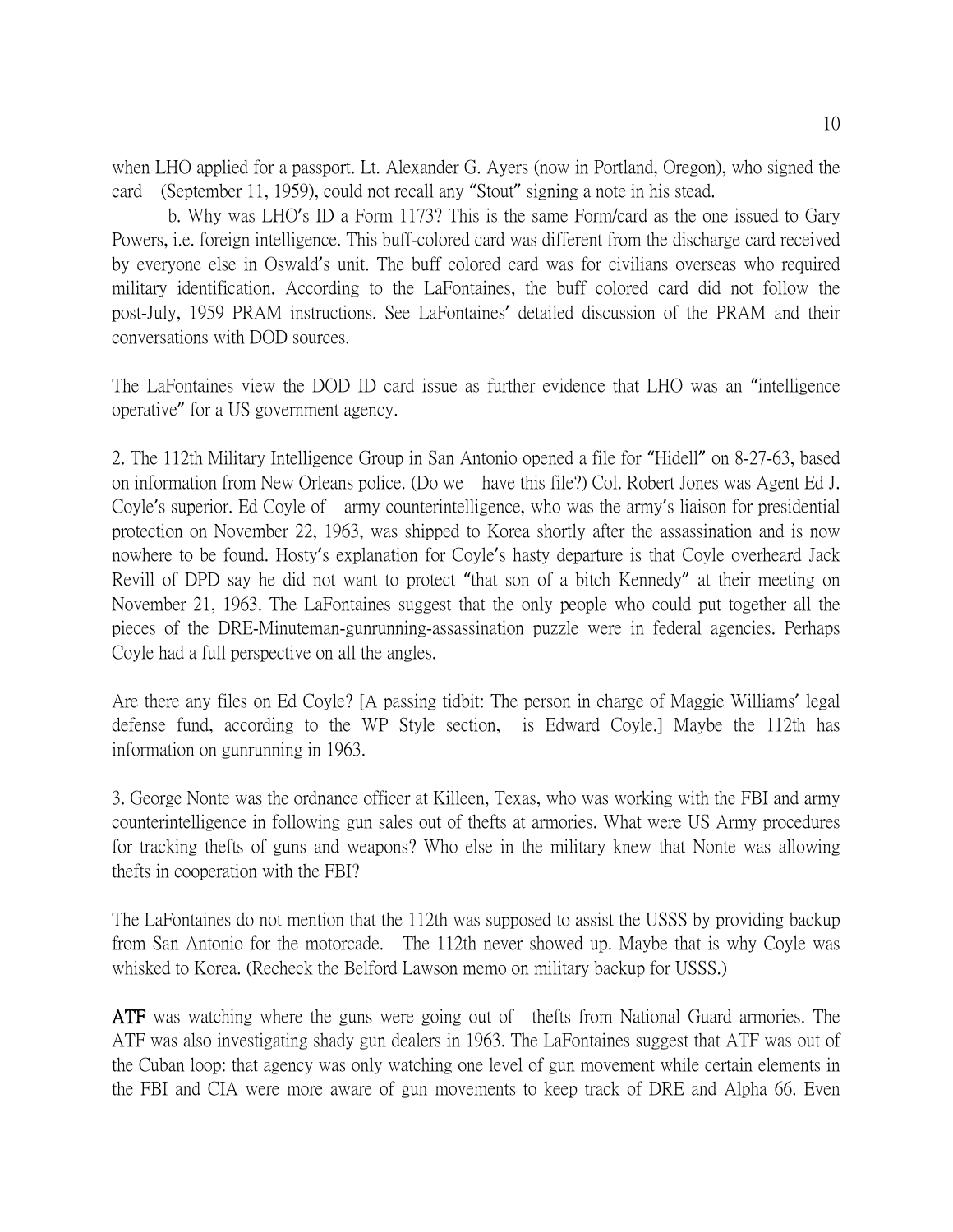Dallas Police seem more closely connected with FBI than ATF. How can the liaison between ATF and other agencies be characterized? FBI, USSS, CIA, ATF. The LaFontaines cite Ellsworth HSCA interview. Check to see if there are any FBI reports on Ellsworth.

Watch for informants in all criminal activity related to gun running in Texas-Florida corridor.

# CIA

The LaFontaines point out that the CIA was planning an invasion of Haiti in May-June 1963, in order to establish a beachhead for an attack on Cuba. The individual who was organizing the plot on Papa Doc Duvalier was Thomas E. Davis. Davis found himself mixed up with a person named Oswald, who had nothing to do with LHO. Check FBI reports on Davis.[See also 179-40007-10255; 179-40006-10191; 179-40001-10352; 179-40001-10345.]

The LaFontaines claim that J. Walton Moore (CIA-Dallas) debriefed George de Morenschildt and sought information from deMorenschildt about Oswald. DeMorenschildt was in Haiti at the time of the assassination. FBI agent W. James Wood interviewed him in Haiti and wanted deM. to change a comment he quoted from J. Walton Moore. Moore's comment on Oswald was that he was "a harmless lunatic."

DeMorenschildt's manuscript on Oswald, which argues that LHO was a patsy, is included in the HSCA collection. In this manuscript, DeM. reversed his Warren Commission testimony, which was quite disparaging about Oswald.

The LaFontaines cite CIA documents to show that ageny's infiltration of DRE. See CIA file no. 12395, dispatch, Nov. 8, 1963. (Page 431 fn. 32) and CIA file no. IN 64959, secret message with name redactions. (Page 431, fn 36.) The LaFontaines discuss CIA contacts with DRE in chapter 10.

The LaFontaines discuss DeMorenschildt in order to suggest that Oswald was being "handled" by the CIA from the time of his return to the US until Easter, 1963. This part of the LaFontaines' discussion seems less compelling than their analysis of the CIA's participation with and backing of DRE. It may be useful to look for CIA documents that trace gun movements and related contacts with other federal agencies, especially military intelligence.

## Bill Adams